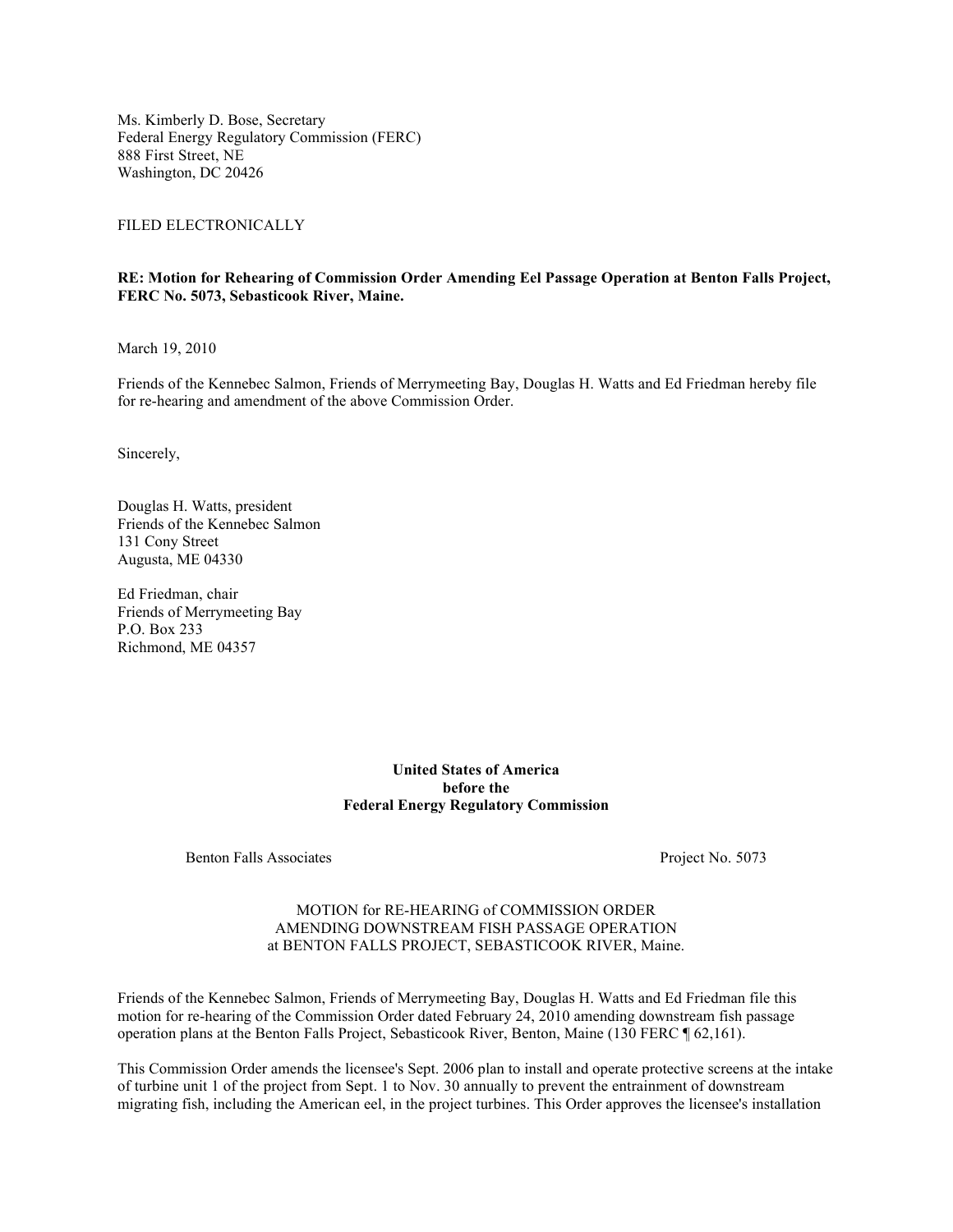of protective screening over turbine unit 2 so it can be operated at night during the fall American eel migration season. Although the turbine screening at Unit #1 was first installed in response to the death of significant numbers of American eel in the project turbines, all downstream migrating fish require protection from these turbines and benefit from the screens, including anadromous Atlantic salmon.

Movants request the Commission amend this Order to require the protective screens at turbine units 1 and 2 be installed and operated year-round to protect downstream migrating anadromous Atlantic salmon which now inhabit the Sebasticook River above the Benton Falls project. Anadromous Atlantic salmon in the Sebasticook River are protected as an endangered species under the U.S. Endangered Species Act. In 2009, four adult anadromous Atlantic salmon were were passed upstream at the Benton Falls project upstream fish passage facility.

# **I. Description of Parties.**

Friends of the Kennebec Salmon is a volunteer organization founded in 1996 to protect and restore the native Atlantic salmon of the Kennebec River. The organization is based in Augusta, Maine and has been an active participant in Commission licensing and other regulatory proceedings at the Benton Falls Dam and other nearby dams in regards to the effects of these dams on the welfare of Atlantic salmon and other native fish species.

Douglas H. Watts is a resident of Augusta, Maine and a member of Friends of the Kennebec Salmon. He is an avid user of the Kennebec and Sebasticook Rivers and has demonstrated a long-term interest in the welfare of Atlantic salmon and other native fish species in these rivers and has been an active participant in Commission licensing and other regulatory proceedings at the Benton Falls Dam.

Friends of Merrymeeting Bay ("FOMB") is a Maine non-profit corporation dedicated to protecting the ecological, aesthetic,historical, recreational and commercial values of Merrymeeting Bay (the "Bay"). FOMB works to preserve and protect ecosystems of the Bay through education, land conservation, research, advocacy, and membership events. The geographic area of concern for FOMB is the mid-coast Maine riverine delta and watershed consisting of the Kennebec, five other maine rivers and their tributaries including the Sebasticook. FOMB has over 450 members who use and enjoy these rivers. FOMB members are concerned about the declining American eel and Atlantic salmon populations and have worked actively through educational, regulatory and legal means to halt threats to these and other diadromous species in the Merrymeeting Bay watershed. FOMB first contacted FERC on October 17, 2004 regarding eel kills on the Sebasticook at Benton Falls [ RE: Ongoing Killing of Adult American Eels at the Benton Falls Project, Sebasticook River, Maine. FERC No. 5073. Ref. Original Docket # P-11472-017]. The group has also engaged in costly contaminant analyses of eels killed by Benton turbines.

FOMB member and Chairman Ed Friedman is a long-time Maine guide with a kayaking business along Merrymeeting Bay. He has conducted kayaking tours and instruction in Merrymeeting Bay and on the Kennebec River since the mid 1980s. He has also conducted tours by skiff and provided interpretive guiding services for various groups such as Maine Audubon and Mid-Coast Senior College on charter boats coming up the river. Services Mr. Friedman conducts on the Bay and rivers are a significant part of his business. The slaughter of eels and other migratory fish by dams adversely affects his livelihood, which is based in large part on a healthy population of native fish present in the unique system of the Bay.

# **II. Statement of Issues.**

Protective fish screens at the Benton Falls Dam were installed several years ago, after the movants, state fisheries agencies, licensee and others documented large numbers of adult American eels killed and injured by the turbines of the dam.

Until 2009, anadromous Atlantic salmon did not have access to the Benton Falls dam because the Fort Halifax Dam, five and one half miles below, had no passage for Atlantic salmon. In the late summer of 2008, the Fort Halifax Dam was removed from the Sebasticook River. 2009 was the first year that Atlantic salmon had access to the Benton Falls Dam, which is equipped with an upstream fishlift and sorting facility.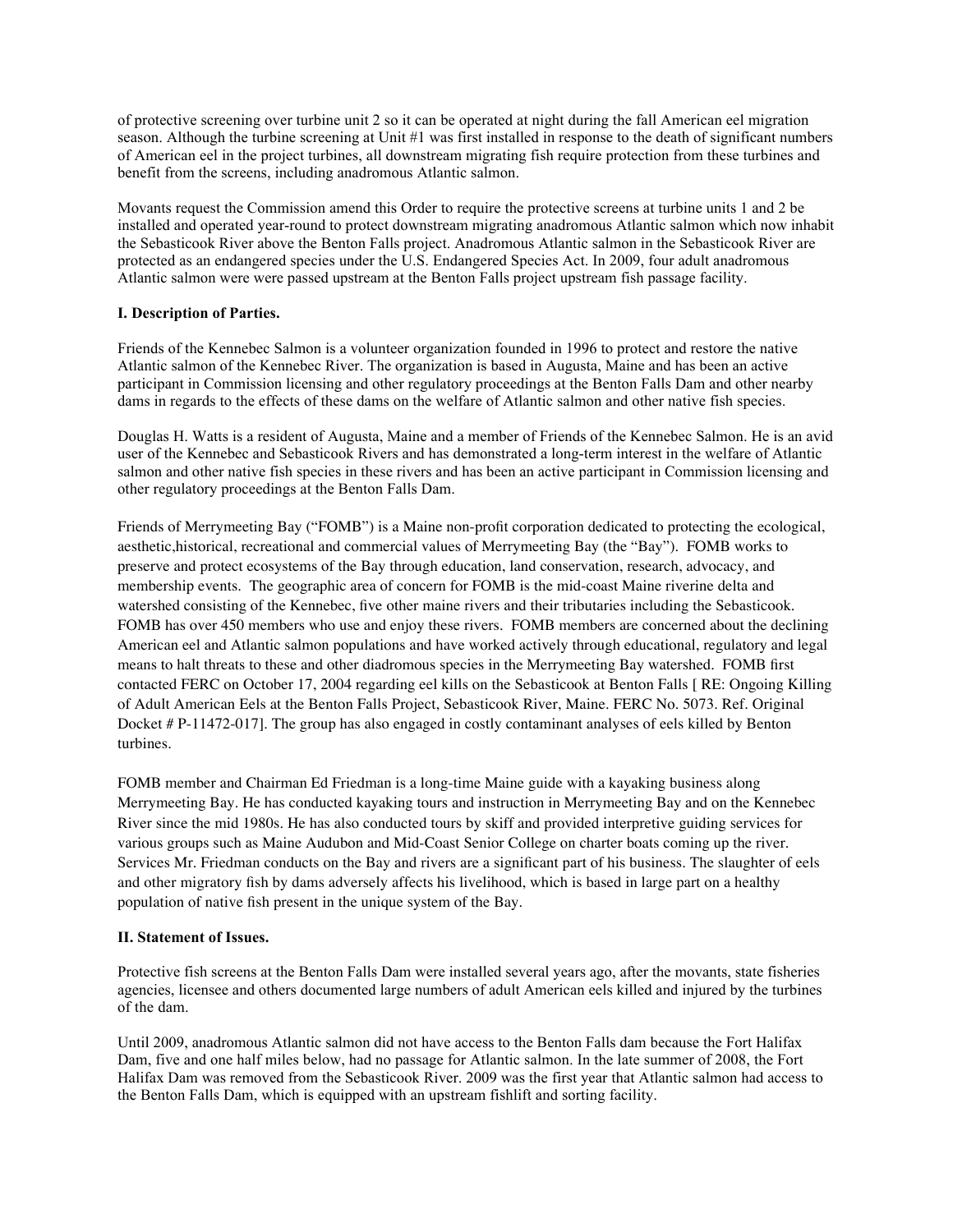In June 2009, anadromous Atlantic salmon in the Kennebec and Sebasticook Rivers were declared an endangered species under the U.S. Endangered Species Act by the Depts. of Interior and Commerce (74 FR 29344, 06/19/2009).

During the summer of 2009, Benton Falls project personnel and state fisheries agencies passed four adult anadromous Atlantic salmon at the Benton Falls fishlift and sorting facility. (*See*: Maine Atlantic Salmon Commission 2009 run count, at http://www.maine.gov/asc/research/trap\_count\_stats.shtml). These adult salmon were captured in the lift, examined, measured and released above the dam to spawn. These salmon will migrate back downstream past the Benton Falls dam to the Atlantic Ocean in the spring of 2010 as post-spawned kelts. Kelt migration typically occurs from April to early June.

The Benton Falls project licensees have not been issued an Incidental Take Permit by the Depts. of Interior and Commerce for the effects of their dam on the ESA-listed population of anadromous Atlantic salmon in the Sebasticook and Kennebec Rivers. Without such a permit, any injury or mortality of anadromous Atlantic due to operations of the dam is a take under the U.S. Endangered Species Act and is subject to enforcement action.

Past experience at the Benton Falls project shows the project turbines, when not fully screened, are lethal to largebodied fish such as adult American eel and Atlantic salmon. Past experience shows the surface bypass weir installed at the dam for juvenile alosids is not sufficient, in and of itself, to prevent large-bodied fish from swimming through the turbines and being killed. This is the reason why the licensee in 2006 installed protective screening at the dam for adult American eel.

Without the protective screen in place the turbine intakes year-round, it is likely that the adult Atlantic salmon released above the dam in 2009 will enter the turbines this spring and be killed; and salmon passing the dam in 2010 and subsequent years will be killed as they attempt to migrate downstream.

If the protective screens now in place during the fall eel migration season are maintained year-round, the risk of down-migrating adult Atlantic salmon being killed in the turbines at Benton Falls will be eliminated, since the salmon will be physically unable to contact the turbines.

# **III. Need for Amendment.**

Movants support the licensee's Plan to fully screen both turbines at the Benton Falls project to protect migrating fish from contact with the dam turbines. The one omission in the Commission Order and licensee's plan which Movants seek here to correct is that the protective screens at the Benton Falls turbines are only required to be installed and operated from Sept. 1 to Nov. 30 annually. Under the Order, the protective screens can be removed from Dec. 1 to August 31 annually, leaving the turbine intakes wide open. Atlantic salmon migrate upstream from April 1 to November annually to spawn. After spawning in late October and November, the adults migrate back downstream to the Atlantic Ocean as kelts from November to early June.

The Commission approved Sept. 1 to Nov. 30 operation schedule for the protective screens provides no protection to Atlantic salmon kelts during their downstream migration period to the Atlantic Ocean and allows them free access to the project turbines, where past experience with adult American eel shows they will be entrained and killed.

Year-round installation and operation of the protective screens will physically prevent any adult Atlantic salmon from contacting the project turbines and eliminate any chance they will be killed in them. This schedule will also protect post-spawned adult alewives, blueback herring and American shad which migrate above the dam in spring and early summer and migrate back downstream in June and July. Movants also here submit photographic evidence that some adult silver-phase American eels begin their downstream migration prior to Sept. 1. We include a photograph of a severely injured silver-phase American eel found in a back eddy of the Sebasticook River several miles below the Benton Falls Dam on August 20, 2008.

# **IV. Evidentiary Appendices.**